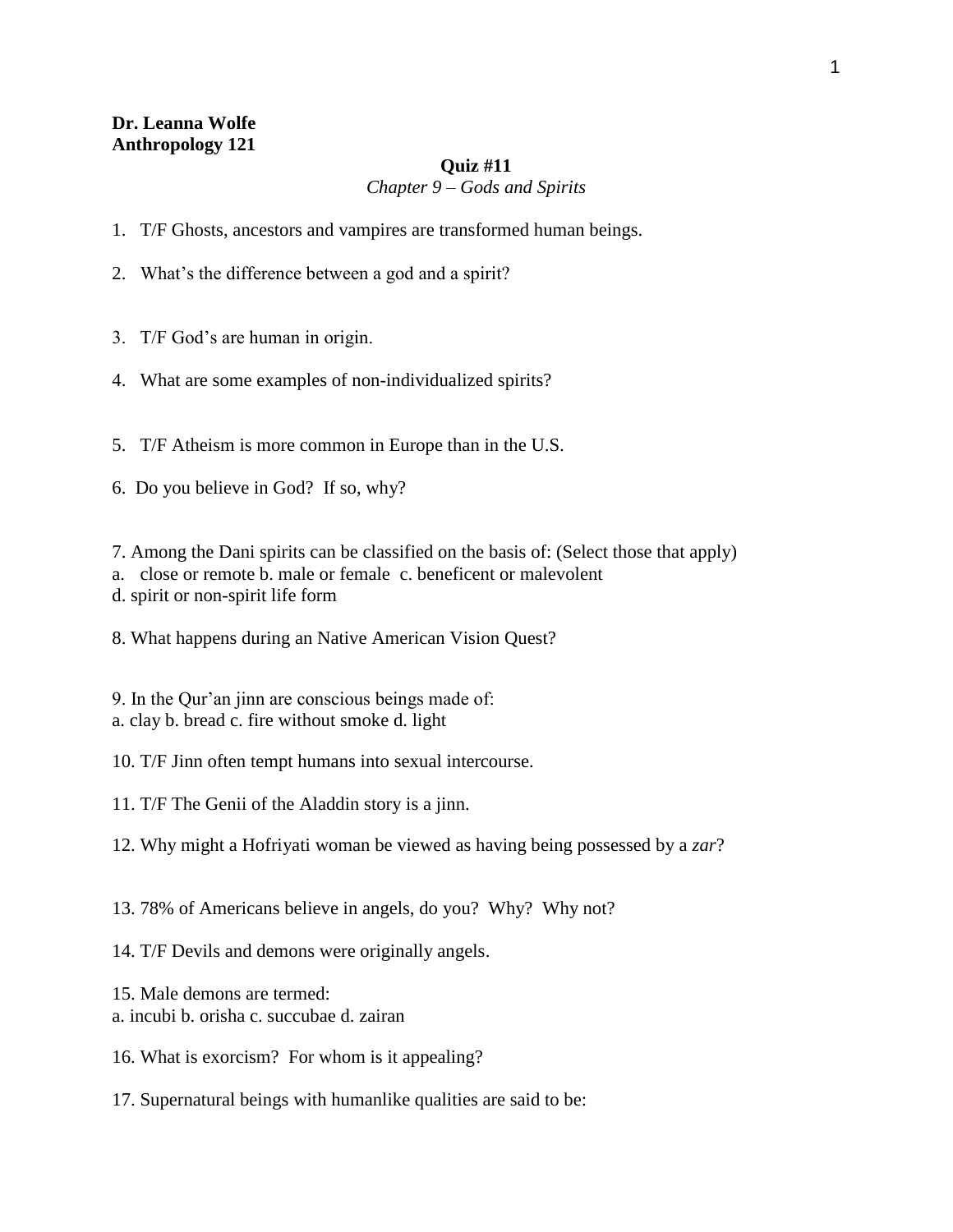a. anthropocentric b. hominoid c. heliocentric d. anthropomorphic

18. What's a pantheon?

19. What's a trickster? What roles does it play?

20. The idea that religion can be seen as a symbolic expression of relationships between children and their parents was proposed by:

a. Guy Swanson b. Sigmund Freud c. John Roberts d. Robin Horton e. Emile Durkheim

21. T/F Robin Horton suggests that the behavior of gods provides a model for humans.

22. What's the difference between an *ascribed* and an *achieved* status? Why did Horton consider these distinctions important regarding the success of Islamic and Christian missionaries in Africa?

23. The *orisha* are the gods of the: a. Yoruba b. Ifugao c. Dani d. Shoshoni

24. The society with one of the greatest number of gods are the Ifugao of the Philippines with over:

a. 100 gods b. 500 gods c. 1200 gods d. 2000 gods

25. What evidence is there that goddess worship may have been the focus of the earliest religions?

|             | 26. Match the Goddess with the country/religion |
|-------------|-------------------------------------------------|
| Ishtar      | Egypt                                           |
| <b>Isis</b> | Hinduism                                        |
| Kali        | Catholicism                                     |
| Virgin Mary | Near East                                       |

20. An all-knowing deity is one who is: a. omniscient b. omnipotent c. otiose d. monotheistic e. polytheistic

21. T/F Islam, Judaism and Christianity all recognize the same God.

22. T/F Agnostics believe that the existence of a god is not provable.

23. T/F The Hindu goddess Kali is often pictured as dark skinned and naked, standing on a corpse dripping with blood.

24. In Judaism has the concept of God change over time? (pages 206-207)